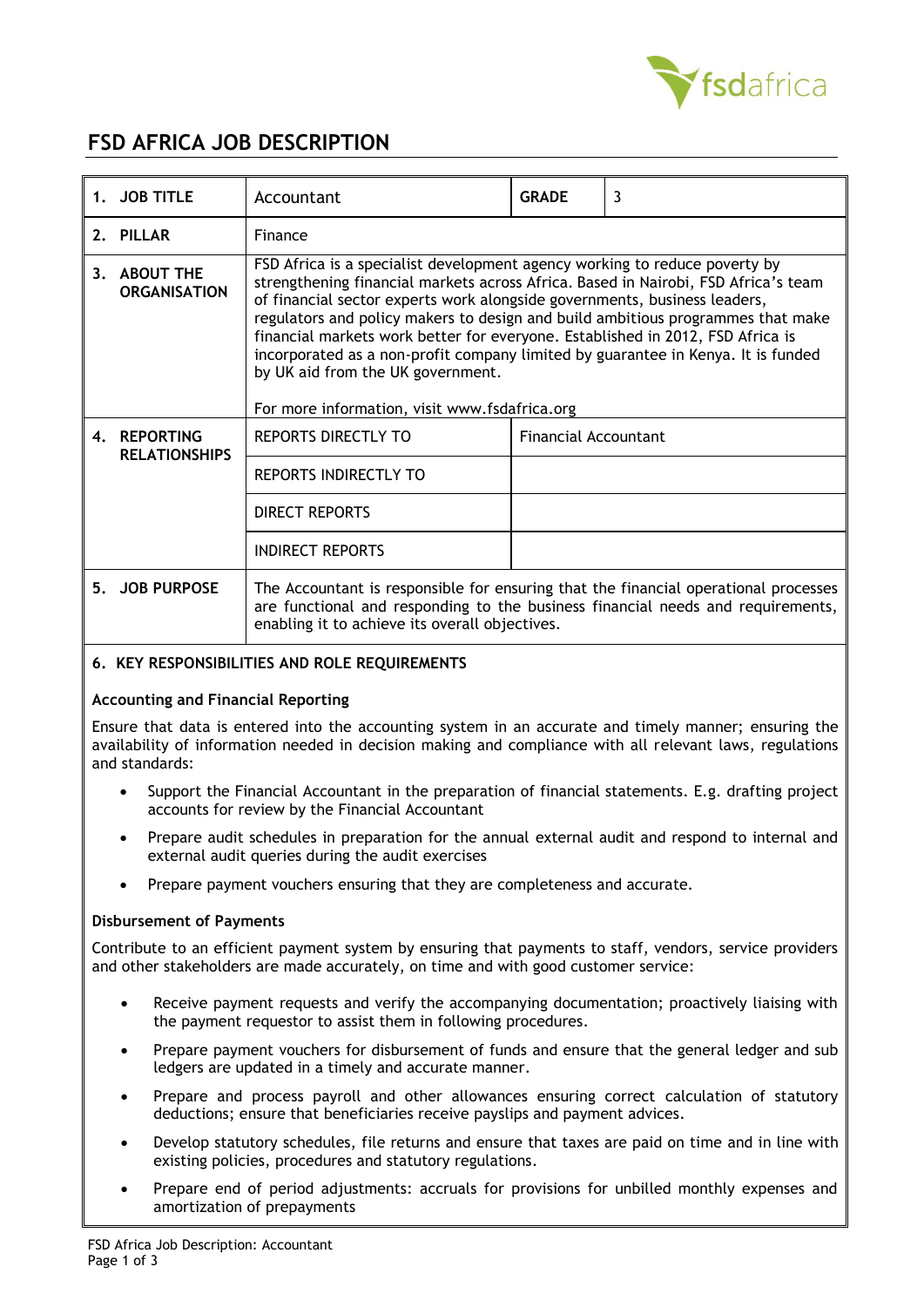

## **Financial Administration**

Provide financial administrative support to the team to facilitate the fluid and efficient day to day operations of the department:

- Assist the Financial Accountant in managing inventory, ensuring that all FSD Africa assets are timely and accurately entered on the fixed asset register.
- Support the Financial Accountant in gathering supporting documentation that will be used to respond to queries raised by stakeholders
- Ensure that routine banking operations are conducted in a timely and secure manner, ensuring that withdrawals are made only against cheques that have been written and counting the amount of cash received
- Maintain float and manage petty cash

#### **Finance Records Management**

Manage the archive of financial records, ensuring that all documentation is secured confidentially and can be easily retrieved as required:

- Ensure that all transactions are captured accurately and timely into the financial accounting system.
- Manage the filing of financial records, ensuring that all documents are filed according to FSD Africa records management policies and procedures.
- Ensure files are organised so that they are easily accessible; moving outdated files into the archive as well as assisting the retrieval of documents.
- As a custodian of financial records, ensure only authorised access, and informing the Finance Manager in case of problems or concerns.

**Carry out any other duties or special assignments as assigned by the Financial Accountant**.

# **7. PERSON SPECIFICATIONS – ESSENTIAL AND DESIRABLE**

## **7.1 Qualifications and Education**

- Degree Commerce, Business Administration or related
- Part qualification in ACCA and or CPA
- Excellent written and spoken English

#### **7.2 Experience, Knowledge and Skills**

- At least 3 years post graduate experience preferably working in the finance environment of a donor funded organisation
- Proficiency in MS Office particularly Excel and Word, as well as a computerized financial management system

#### **7.3 Desirable**

- Experience of working in a multi-cultural environment
- Good analytical and mathematical skills
- Well organized and a good planner
- French, local African languages

| 8. COMPETENCIES                | Level 1<br><b>Foundation</b> | Level 2<br><b>Specialist</b> | Level 3<br>Leadership |
|--------------------------------|------------------------------|------------------------------|-----------------------|
| Commitment & Drive for Results |                              |                              |                       |
| Proactivity & Innovation       |                              |                              |                       |